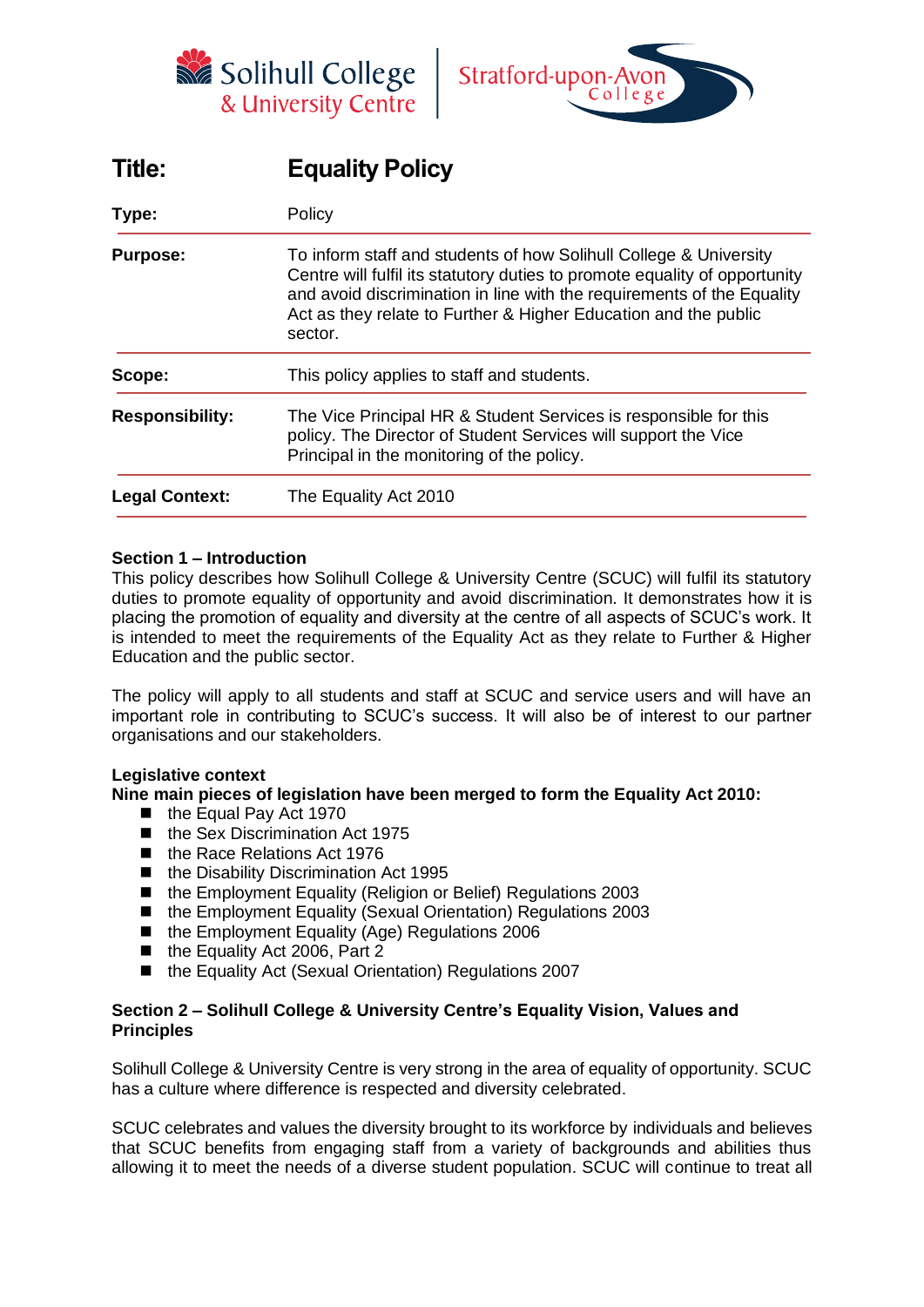employees and students with respect and dignity and seek to provide a positive working and learning environment free from discrimination, harassment or victimisation.

SCUC will seek not only to eliminate discrimination, but also to create a working and learning environment based on positive relations. To this end, SCUC undertakes to provide training and support for staff, to consult with all staff about their experience of the working environment, and to provide diverse images in any materials that it produces for learners and staff. The aim is to create a positive, inclusive ethos where any issues of stereotyping and discrimination can be discussed openly, with a shared commitment to challenging and preventing discrimination, to respecting diversity and difference, and to encouraging good relations between people.

SCUC will work towards the elimination of discrimination whether overt or covert and will seek to ensure that individuals and communities have equal access to learning programmes and facilities.

Our mission statement, 'Solihull College & University Centre will make significant contributions to the local and regional economies and beyond, by providing high quality vocational education and training for individuals, employers and the wider community' is central to our approach to equality.

Our vision states clearly that SCUC will be outstanding in its work to promote equality, diversity and inclusion. Students, parents, employers and stakeholders will recognise our deep commitment to diversity and inclusion. Positive attitudes will be evident in all aspects of SCUC's work. The moral, ethical and the business case for diversity will be championed by the leadership of the College.

SCUC's commitment to promoting equality of opportunity for all will continue to be reflected in our strategic plan, our strategic objectives and key priorities.

The strong focus on equality of opportunity and our support for learners forms a key part of our self-assessment reporting, our quality improvement and our development planning.

#### **Improving equality brings with it benefits to the organisation as it:**

- Helps to create a positive atmosphere where there is a shared commitment to value diversity and respect difference
- mainstreams equality by focusing on the different needs of employees and students (learners)
- strengthens our work with our partners and stakeholders
- improves quality by meeting the needs of all our customers, internal and external

#### **Section 3 – Student and staff profiles**

Student and staff profiles in relation to age, gender, ethnicity, sexual orientation and religious beliefs can be found in the Equality and Diversity Annual Reports, which are available on the College website.

#### **Section 4 – The General Duties**

The Equality Act harmonises the existing three duties into one new duty, which covers all protected characteristics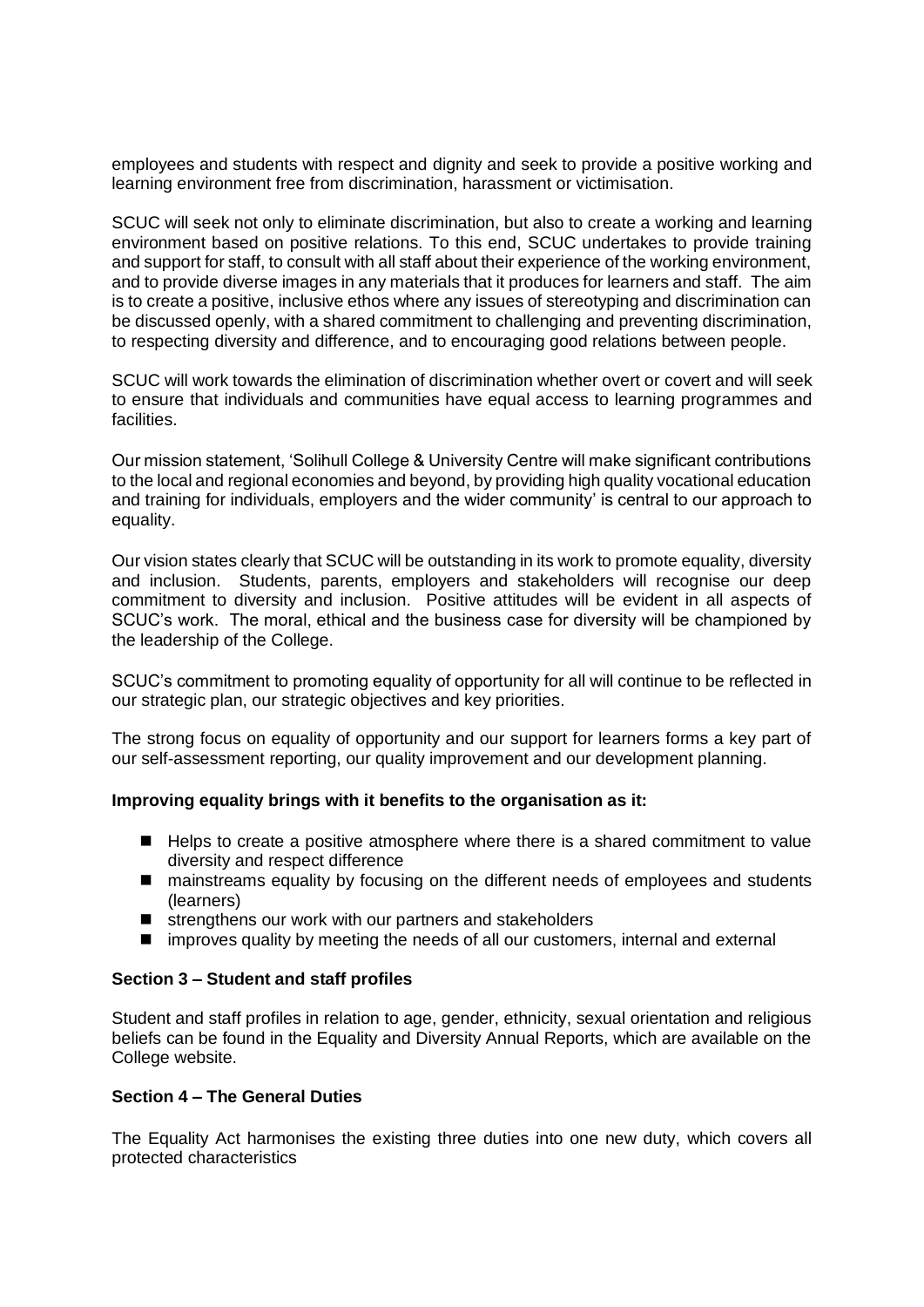- Age
- Disability
- Gender reassignment
- Pregnancy and maternity
- Race
- Religion or belief
- Sex
- Sexual orientation

It should be noted that being married or in a civil partnership is NOT a protected characteristic for the further and higher education institution provisions.

The single public sector equality duty requires public authorities to give due regard to:

- Eliminate discrimination, harassment and victimisation.
- Advance equality of opportunity.
- Foster good relations.

## **Section 5 – The Specific Duties**

- Providers covered by the specific duties must publish information to demonstrate compliance with the general public sector equality duty across all of its functions.
- Published information must include, in particular: (a) information relating to persons who share a relevant protected characteristic who are its employees (providing organisation has at least 150 staff) and other persons affected by policies and practices (for example students).
- Information is published at yearly intervals through the publication of the College's Annual Equality and Diversity Report.
- Providers covered by the specific duties must prepare and publish one or more equality objectives it thinks it should achieve to meet the general duty.
- Objectives must be specific and measurable.
- Objectives must be published at intervals of not greater than four years from the date of the last publication. The College's objectives are provided in the College Annual Equality & Diversity Report

#### **Section 6 - Consulting our Staff and Students**

We have committed to further developing our consultation and review activities as part of our Equality Policy implementation, ensuring involvement of staff, students and other relevant stakeholders. To ensure that our HR policies and practices are fair and extend to all staff, HR have offered the opportunity to all staff to comment if they feel the procedures discriminate against them in any way or, equally, if they feel particularly supported by HR procedures.

Students are asked, at least annually, through surveys to provide feedback on equality and our Student Voice Engagement Strategy allows students to raise issues through Student conferences, councils and focus groups.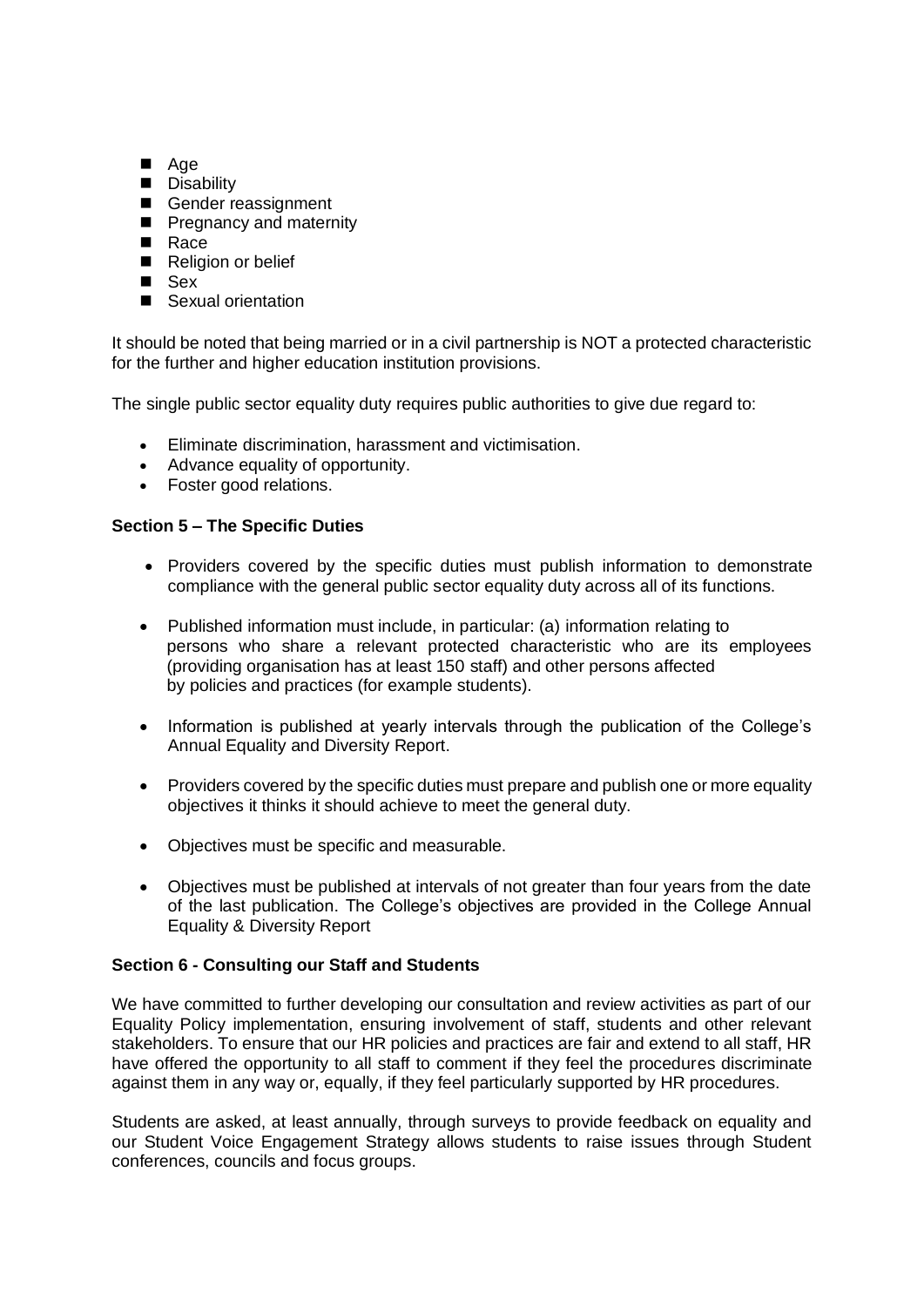Staff are asked through satisfaction and engagement surveys to indicate how strongly they feel the college has a commitment to equal opportunities.

#### **Section 7 – Information Gathering and Monitoring Arrangements**

**7.1** SCUC monitors the progress of all students and already produces comparative reports on how well our 16 – 19 and 19+, BAME, LDD, male and female students are progressing. This information is collected annually and is used to inform review and target setting and action planning at faculty, school, and course level. Managers in each faculty work with the relevant Vice Principals to monitor the progress of their action plans.

The Education Inspection Framework (EIF) identifies performance against equality and diversity as a key indicator for Leadership and Management. This includes the extent to which leaders have a clear and ambitious vision for providing high quality inclusive education for **all** learners. All college self-assessment reports from course SARs to the main college SAR will address this aspect.

Learner surveys form part of our annual review cycle as do focus groups with students. Feedback from students on equality is already included as part of this process and is enhanced by focus groups specifically related to the actions identified through the annual Equality Objectives. Equal opportunities monitoring of staff is undertaken annually as part of an individual staff data check. SCUC gathers information on sexual orientation and religion or belief. In addition to formal consultation with recognised unions, staff focus groups have the opportunity to comment on equality and diversity issues. This information is reported to the Equality & Diversity Group. It forms part of our reporting to Governors and is included in our Equal Opportunities Annual Report. The monitoring process is used to ensure that staff are treated equally in terms of promotion, staff development, grading and that relevant policies are well publicised and their use recorded.

Data collection on students is done by Student Information Systems led by the Information Systems Manager. Information on staff is collected by the Human Resources Team. All data collected is subject to General Data Protection Regulations but used generically and aggregated to support improvements and target setting. Use of specific information is tightly controlled, is circulated only on a need to know basis and with strict guidelines for its storage and retrieval. Students are encouraged to respond to the gathering of information on protected characteristics gathered through the enrolment process.

Progress against Equality Objectives is reviewed at meetings of the Equality & Diversity Group.

#### **7.2 Monitoring Our Progress**

To inform the setting of goals and the measurement of our progress in achieving them, we will collect and analyse the following information by the protected characteristics of race, sex, disability, age, sexual orientation and religion or belief.

#### 7.2.1 For Learners:

- Applications and progression rates for admission to courses
- Retention rates
- Achievement rates
- Disciplinary action
- Complaints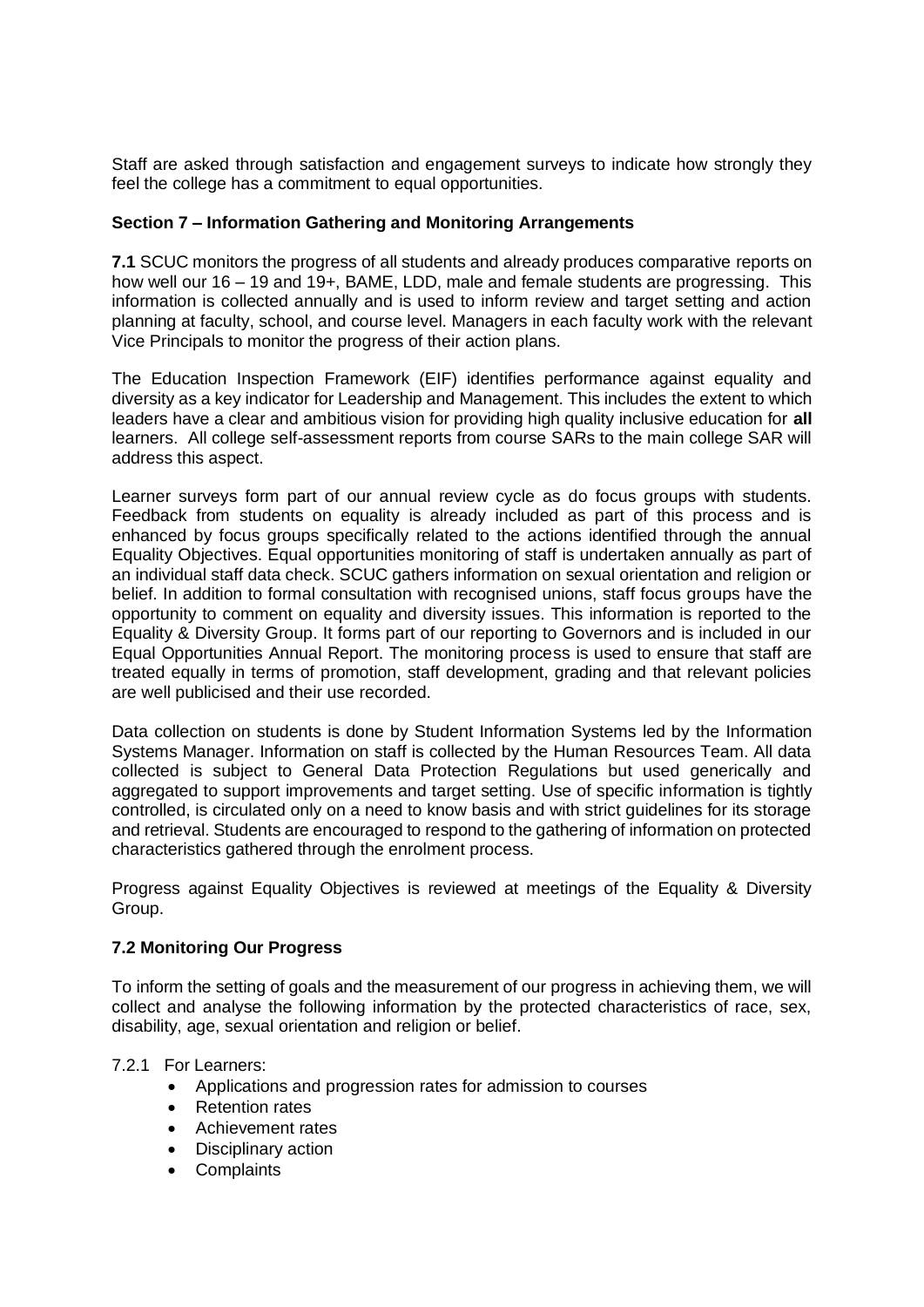• Student surveys.

7.2.2 For Employees:

- Gender Pay Gap information
- Profiles of employees by grade/salary scales and type of work
- Recruitment application, short listing and appointment
- Type of contract (permanent, temporary)
- Training/Staff development
- Promotion application and success rates
- Take up of flexible working arrangements
- Disciplinary/capability proceedings
- **Grievances**
- Exit surveys.

## **Section 8 – Division of Responsibilities**

#### **Leadership and management**

- 8.1 Governors are responsible for ensuring that:
	- The membership of the Corporation reflects, as far as possible, the diversity of the communities served by SCUC
	- SCUC's strategic plan includes a commitment to equality of opportunity
	- They are aware of the Corporation's statutory responsibilities in relation to equality legislation as an employer and service provider.
	- They receive and monitor information on learners and staff.
- 8.2 SCUC's Principal and Senior Leadership Team are responsible for taking the lead in creating a positive, inclusive ethos that challenges discriminatory or inappropriate behaviour on the part of managers, staff or learners.

All managers are responsible for ensuring that:

- They are aware of SCUC's statutory duties in relation to equality legislation
- All aspects of SCUC's policy and activity are sensitive to equality issues
- Monitoring information is collected and analysed
- Targets are set for the recruitment, retention and achievement of learners based upon the analysis of monitoring information
- Learning walk reports include criteria on equal and diversity
- Internal verification procedures include scrutiny of equality issues
- Curriculum areas are required to assess performance in relation to equality and take action as appropriate
- The procedures for the recruitment and promotion of staff enshrine best practice in equal opportunities
- Targets are set on the recruitment of staff based upon the analysis of monitoring information
- SCUC's publicity materials present appropriate and positive messages
- Learner induction programmes and tutorial programmes reflect SCUC's commitment to promote equality of opportunity
- Appropriate training and development are provided to support the appreciation and understanding of diversity.
- 8.3 Staff are responsible for ensuring that: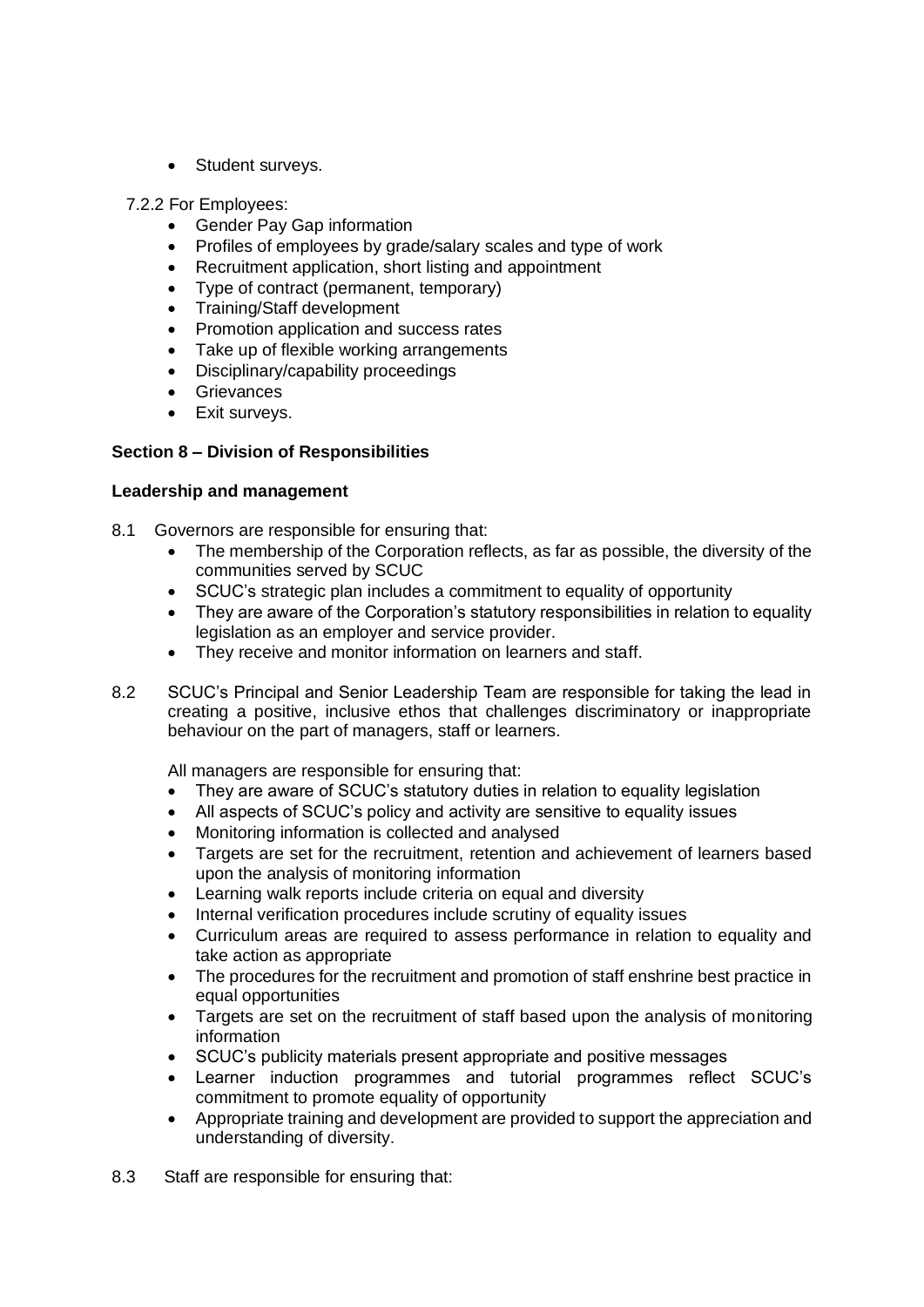- They are aware of SCUC's statutory duties in relation to equality legislation
- Their schemes of work, lesson content and teaching resources demonstrate sensitivity to issues of equality
- They challenge inappropriate behaviour by learners, work placement providers, outside contractors or other members of staff
- SCUC and each of its individual staff confront discrimination, whether witting or unwitting, whenever it occurs.

# **Section 9 - Publicising our policy and Progress**

- 9.1 To the public (including learners, work placement providers and staff):
	- Our commitment to equality will be highlighted in our prospectus, our Equal Opportunities Annual Report and will be published on our website: [www.solihull.ac.uk.](http://www.solihull.ac.uk/) A summary of the results of our monitoring information will be included in our equal opportunities report, where this does not breach individual confidentiality.
- 9.2 To learners:
	- All learners receive summary information on equal opportunities during induction. Copies of the policy will be available in SCUC's libraries and through the intranet and in different formats
	- The induction programmes for learners highlight SCUC's commitment to equality of opportunity, the action to be taken by learners who suffer discrimination and the action to be taken against such perpetrators of discrimination
	- Personal and subject tutors will reinforce this information during tutorials, in class or during work-based monitoring visits.
- 9.3 To apprenticeship and work placement providers:
	- All work placement providers will receive a copy of the policy and will be asked to signify their understanding of, and agreement to, these responsibilities
	- SCUC will publish the requirement to offer appropriate training covering diversity issues to their staff
	- SCUC will promote the requirements of students from under-represented groups to providers
	- A summary of the results of monitoring will be included in the appropriate SCUC publication (e.g. newsletter) sent to relevant employers.
- 9.4 To staff:
	- All staff will receive and have access to a full copy of the policy
	- The staff induction programme highlights SCUC's commitment to equality, action to be taken by staff who suffer discrimination and the action to be taken against any perpetrators of such discrimination
	- A summary of the results of our monitoring information will be included in the Equality & Diversity Annual Report
- 9.5 To Governors:
	- All governors will receive a full copy of the policy
	- The governors' induction programme highlights SCUC's commitment to equality, including action to be taken by staff who suffer discrimination and the action to be taken against any perpetrators of such discrimination